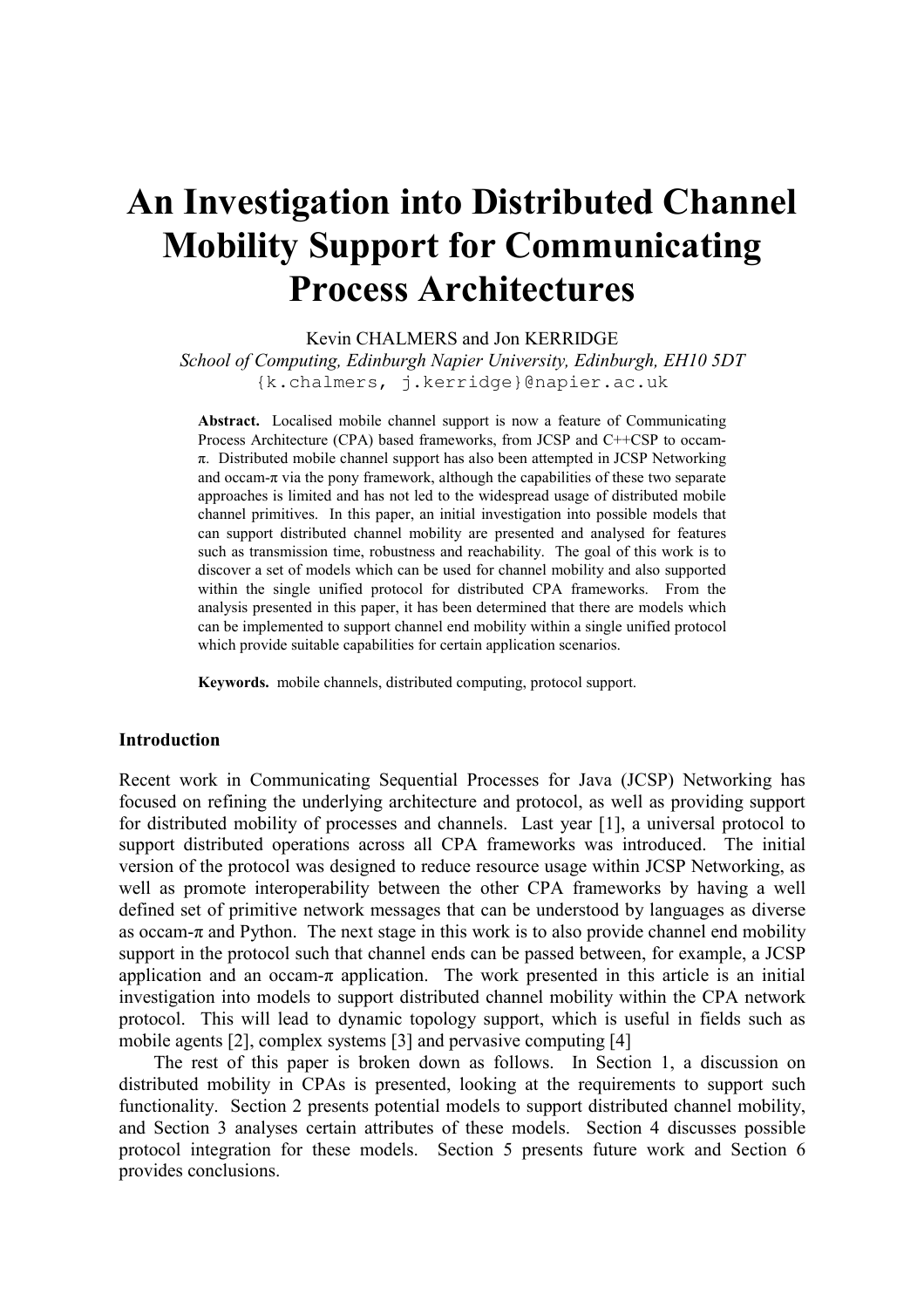# **1. Distributed Mobility in CPAs**

Distributed mobility in CPAs refers to the ability to migrate a process or channel end in a distributed CPA application from one network node to another in a manner that is transparent to the application (this is referred to as logical mobility [2]). Localised mobility support has been possible in JCSP since the initial version due to the pass-by-reference semantics of Java. Mobility support for occam was introduced with occam- $\pi$  [5], the emphasis being on providing correct mobility support. Distributed mobile processes have also been implemented in both JCSP [6] and occam- $\pi$  [3], the former having further support for code mobility. Distributed channel end mobility has also been implemented in JCSP [6] and the pony framework supported distributed channel mobility for occam- $\pi$  [7]. Trap [3] is a successor to pony that currently has no support for channel mobility. There are difficulties in implementing distributed channel and process mobility in a manner that still emits the behaviour that we would expect from both localized and distributed mobility.

# *1.1 Difficulties with Distributed Mobility against Localised Mobility*

Previous work examining the challenges of mobility in CPA frameworks was highlighted in [6], and is summarized in Table 1:

| <b>Mobile Primitive</b>   | <b>Local Mobility</b> | <b>Distributed Mobility</b> |
|---------------------------|-----------------------|-----------------------------|
| Input Channel End         | Simple                | Difficult                   |
| <b>Output Channel End</b> | Simple                | Simple                      |
| Simple Process            | Simple                | Moderate                    |
| <b>Complex Process</b>    | Simple                | Very Difficult              |

**Table 1.** Complexity of mobility.

On a single machine, mobility of channel ends and processes is relatively simple, requiring the passing of a reference from one process to another, occam- $\pi$  hiding this underlying transaction from the developer. For distributed mobility, the implementation is more difficult. Output Channel End mobility is relatively simple as it normally only requires the transmission of an address to send messages to. Input Channel End mobility is difficult as it requires informing any Output Channel End(s) connected to the Input Channel End. Simple Process mobility refers to single processes, and the moderate difficulty refers to the inclusion of a code mobility system to support transparent process mobility. Complex Process mobility requires the suspension and subsequent resumption of a process network which has internal communication between the migrating processes.

As the table indicates, the difficult problems to solve are Input Channel End mobility and Complex Process Mobility. Output Channel End mobility is solved based on the chosen Input Channel End mobility solution, and Simple Process mobility has been solved in JCSP via code mobility support [6]. The focus of this article is Input Channel End mobility, which helps enable Complex Process mobility as discussed in Section 1.3.

# *1.2 Code Mobility*

Logical mobility is discussed within the context of code mobility [8]. The code mobility paradigm discusses various models of mobile software components (e.g. mobile agents and client-server). Code mobility is also categorised into strong and weak mobility, the difference lying in the movement of active or passive components. An active component is one that has its own thread of control, whereas a passive component does not. Weak code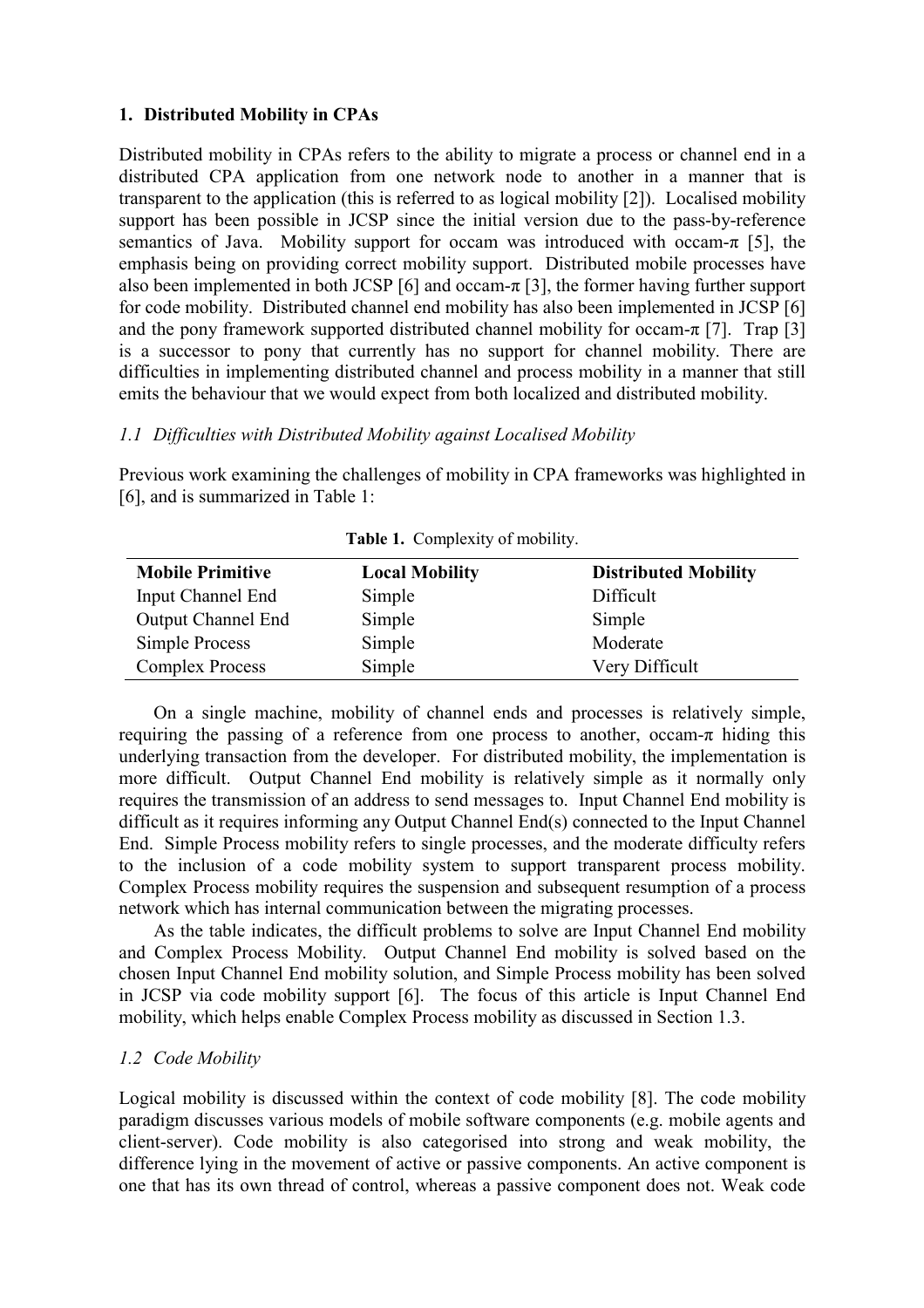mobility requires non-stateful movement of a component from one networked node to another. Strong code mobility requires capturing the current execution state of an active component and transferring this to the new location. Both approaches include passive state capture (e.g. attributes of an object) and mobility of code. Execution state can be considered as the instruction pointer and call stack of an individual thread that is to be transferred.

Strong code mobility is related to complex process mobility as discussed in Section 1.1. The difficulty in a platform such as Java is that the application developer does not have access to the internal instruction pointer or call stack of a thread, and therefore state capture of active components is difficult. Attempts have been made to overcome this limitation (for example see [9,10,11]), although they require modified Java Virtual Machines (JVMs) or compilers.

The code mobility viewpoint of logical mobility has limitations when analysed within software architecture models, as shall be discussed in the following two sub-sections.

#### *1.2.1 Software Architecture*

Generally, software architectures are defined by components and the connections between the components. For example, with CPA there are process components and channel connectors, and for object-orientation there are objects and the references between them. A system can be defined architecturally by the set of components and the connection relationships between them.

Architectural elements can be further analysed by defining the ports (the inputs and outputs of a component) and the connection ends (inputs to a connection and the outputs from it). In CPAs, connection ends correspond to channel ends, although these are classified from the process point of view. Therefore a channel output end is the output from a process into a channel, and not the output from a channel. Ports can be considered as the set of events which a process operates on. This definition is illustrated in Figure 1.





#### *1.2.2 Limitations of the Code Mobility View*

Code mobility has a limitation from a software architecture point of view in that connection mobility is not considered. This leads to the situation where a mobile component in a code mobility system can be viewed as an isolated piece of data, an isolated component (which may have internal components) or a whole application with all the internal components and connectors persisted. A component does not take its external connections with it when it migrates. Initial work on the  $\pi$ -Calculus [12] considered that process mobility was enabled by channel mobility, whereas code mobility has not considered this approach in depth.

There has been some discussion on coordination mobility support within logical mobility. Roman et al. [13] has argued that coordination and location are the most important factors for logical mobility as coordination mobility enables the decoupling of components. Roman also argues that coordination mobility should be considered separate to component mobility. Phillips et al. [14] has argued for better modelling of communication between mobile components. Therefore, the current focus on distributed CPA mobility is on connection mobility to support component mobility.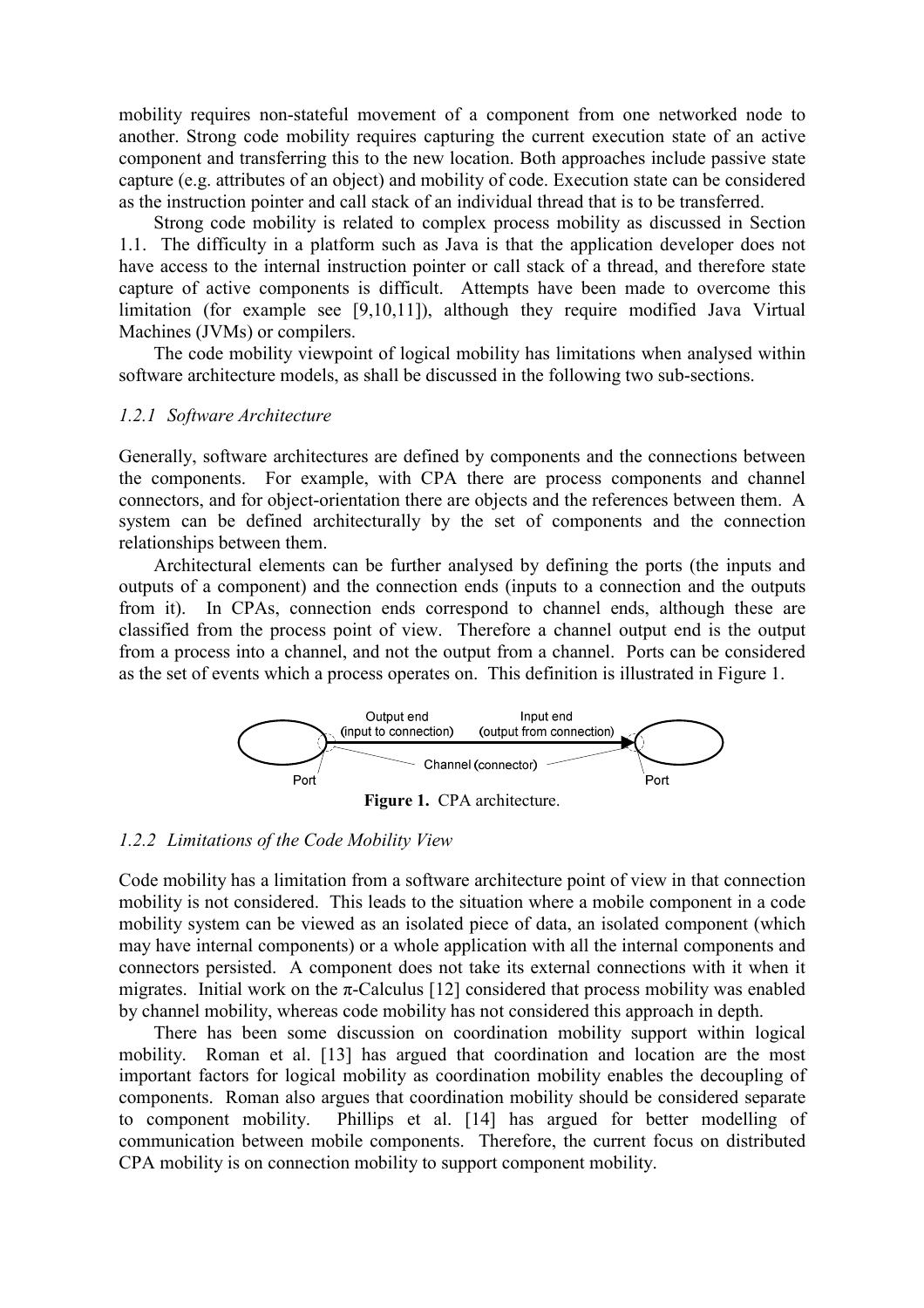# *1.3 Component Mobility*

We define a more concise model of component mobility which overcomes the limitations of the code mobility model. A mobile element in a code mobility system can be considered to have the following structure:

- *Code* the code defining the structure and behaviour of the mobile element. This is required in a code mobility system.
- *State* the current state of the mobile element. This is further categorised into:
	- o *Passive state*  the data attributes of the mobile component. This is required in a code mobility system.
	- o *Active state*  the execution state of the mobile element. For a strong code mobility system this is required.

Our view of a mobile component has the following structure:

- *Type*  the type of the component. This describes its structure and behaviour. The type is required for interpretation at the receiving node in a distributed application. Further, the type may also include:
	- o *Code*  the code, which may have to be loaded at the receiving end to allow interpretation of the mobile component. This is not a requirement for component mobility, particularly if we want to allow component mobility between diverse frameworks.
- State the current state of the mobile component. This has three sub-elements:
	- o *Connection state*  any connections to external components that the mobile component may have. This is a requirement for strong component mobility.
	- o *Data state*  the attributes of the mobile component. This is required for any mobile component.
	- o *Behaviour state*  the current execution state of the component. This is a requirement for strong code mobility.

Our model of component mobility allows for full definition of any mobile element that a system may have. For example, as only the type and data state are required for the most primitive form of mobile component, we can define mobile data (a simple message) within the mobile component structure.

# *1.4 Comparing Component Mobility to Code Mobility*

In code mobility, strong and weak mobility is distinguished by the capturing and sending of current execution state with the mobile element. Component mobility requires both connection state and behaviour state to determine strong mobility.

Unlike code mobility, there is no express requirement in component mobility to transfer code with the mobile element. The reason to take this view is twofold. Firstly, we wish to be able to map primitive (well known) data messages within our definition. For example, 32-bit integers and strings are standard data types with no functionality (code) associated with them. Secondly, we want to acknowledge the ability to send a mobile component from one framework to another. It might become feasible to have strong component mobility from a JCSP application to an occam- $\pi$  application. No cyclic references could be within the sent message. Having a uniform method of connection mobility between frameworks is required to support inter-framework component mobility.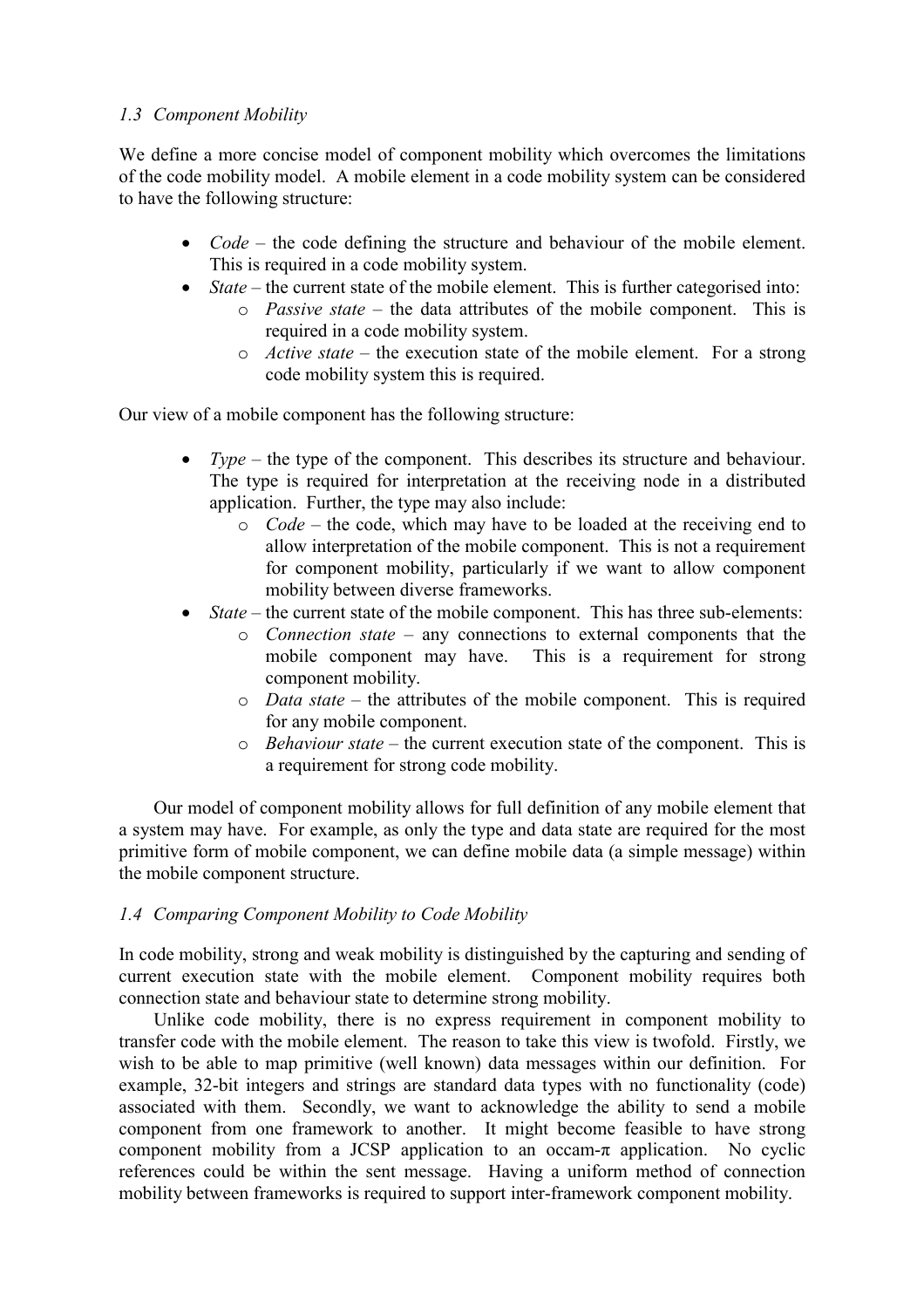The main addition that component mobility brings is the inclusion of connection state. This is not the internal connectivity of the mobile component but the external connected interface. Retaining this state allows the migration of the component in a manner that is transparent to other components in the system as communication between components remains intact. Adequate connection state migration therefore enables transparent component mobility. With CPAs, channels are treated as first class, thereby decoupling a component from its connections. This is important to enable strong mobility of component and connection.

# *1.5 Difficulties in First Class Mobility of Object-Oriented Applications*

Object-orientation does not exhibit both first class component and connection mobility. When running on a single machine, an object-oriented application passes references to objects during method invocation, and thus only connection mobility is evident. For a distributed application, the reverse is evident with an object being serialized and copied from one networked node to another. There is no concept of passing an object reference from one application to another. There is a definite machine boundary in an object-oriented application which separates the distributed from the localised.

Because of the limitation of object-orientation, mobility support in CPA can lead to more transparent mobile applications. The following section describes seven different models that can support distributed channel end mobility, and Section 3 analyses some of the properties of these models. A more in depth discussion is provided elsewhere [15].

#### **2. Models of Distributed Connection Mobility**

Through examination of other techniques to support connection mobility, seven possible models to support channel mobility have been discovered. These models are described in the following sections. This is not an exhaustive collection of models, although we have surveyed available work within reason.

#### 2.1 One-to-One Networked Channel

Networked channels are Any-to-One in that any number of output ends may connect to an input end. As it is unknown how many output ends may be connected to an input end, informing output ends of the movement of an input end is not a one-to-one communication. The One-to-One model is illustrated in Figure 2.



**Figure 2.** One-to-One networked channel.

Muller [16] has presented a mobile channel protocol that supports One-to-One communication. Channel end states are used and vary based on whether the end is locally or remotely connected, and each channel end knows the location of its corresponding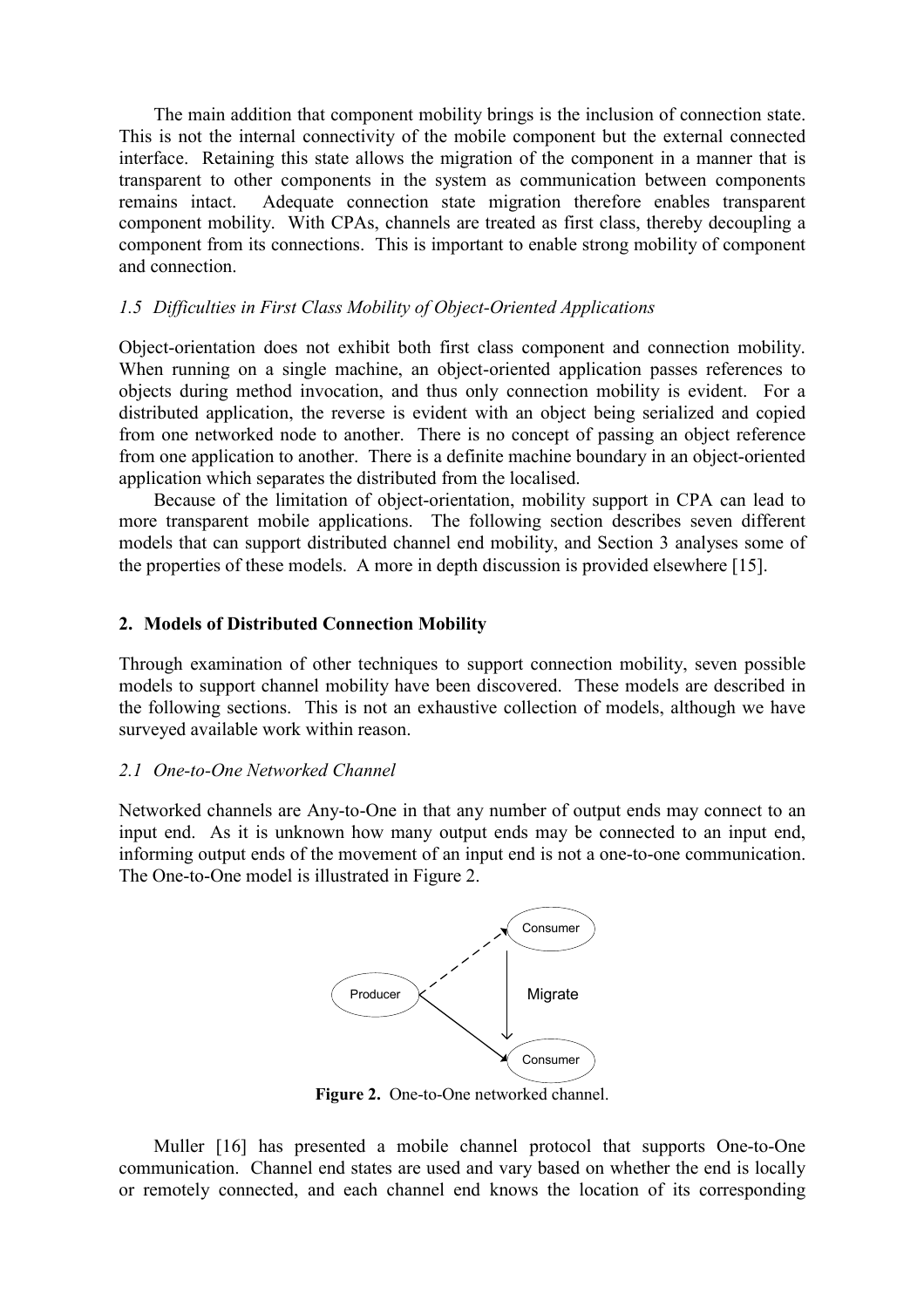partner. When a channel end migrates, it informs its companion of the new location once it has arrived. Mobility is easier in comparison to the standard Any-to-One model as it can be guaranteed that the companion channel end has been notified of the new location.

## *2.2 ame Server*

Mobile channel locations contained on a server is the approach taken by pony [7, 17]. Each channel is allocated an identifier unique to the application context (the set of networked nodes that make up a single pony application). Identifiers are managed by a server which tracks the current location of the channel. When the channel end is migrated the location is updated on the server. An output end connected to an input end can resolve this location, and then connect directly to the input end. If the input end should later move the output end retrieves the new location from the central server. This model is basically an extension of the common broker architecture used in distributed systems, and is illustrated in Figure 3.



**Figure 3.** Name server.

All the other models may use a name server for channel end resolution, although this is not a requirement. A channel can be connected using only the address. This model requires a name server, and also adds functionality to the server to support channel end mobility.

# *2.3 Message Box*

Message boxes are the approach used within mobile agent frameworks [18], and the model previously proposed for JCSP Networking channel mobility [6]. The node declaring the input channel end creates a message box process, which allows the output end to send to a static address, and the input channel end to request the next message from the message box. The message box model is illustrated in Figure 4.



**Figure 4.** Message box.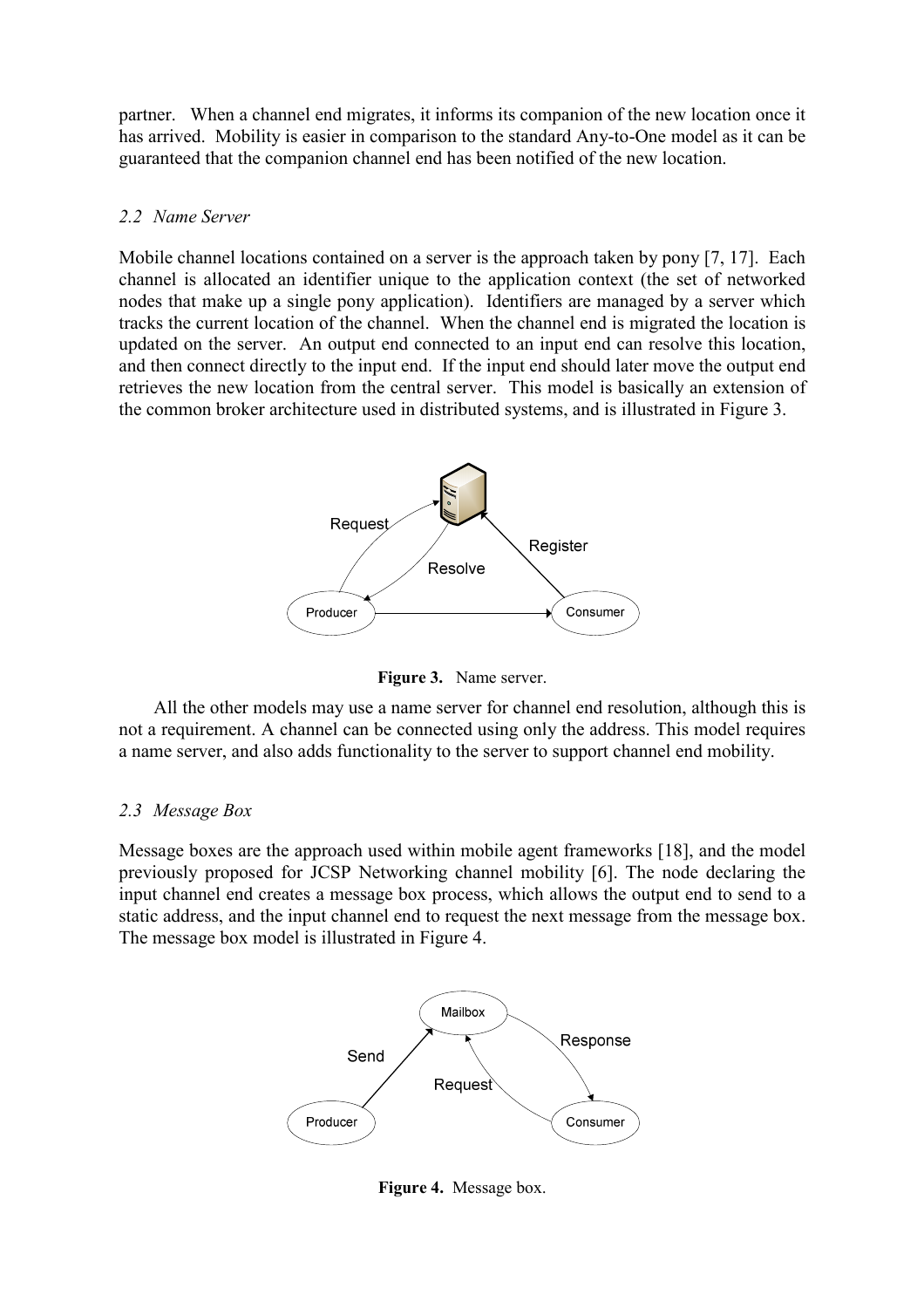## *2.4 Message Box Server*

The message box model can be combined with a server allowing creation of message boxes on the server instead of locally on a node [19]. Apart from the requirement of server creation, the operation of the server controlled message box is identical to the standard message box model. This model is illustrated in Figure 5.



**Figure 5.** Message box server.

# *2.5 Chain*

The chain model [20] requires each previous location of a channel end to forward any message onto the next location until the message reaches the current location of the input end. When an input end arrives at a new location it informs the previous location of the new location. When an output end moves, the previous location is sent with the migration message, which is used to send to the previous output end location. Thus a chain of connections is formed, and any message must traverse the entire length of the chain. The model is illustrated in Figure 6.



#### **Figure 6.** Chain.

As networked channels are Any-to-One, there will be chains of various lengths in operation. The length from the original input location to the current input location is always determined by the number of migrations that have been made by the input end. The length of the output end(s) depends on how far the output end has moved from the original location. Thus, as different output ends may traverse different distances, there will be multiple chain lengths in operation.

#### *2.6 Reconfiguring Chain*

To overcome the loop and transmission problems of the chain model [21], the chain can reconfigure itself by finding shortcuts to a previous link. Any loop is therefore removed and transmission time may become reduced whenever the chain is shortened. The reconfiguring chain model is illustrated in Figure 7.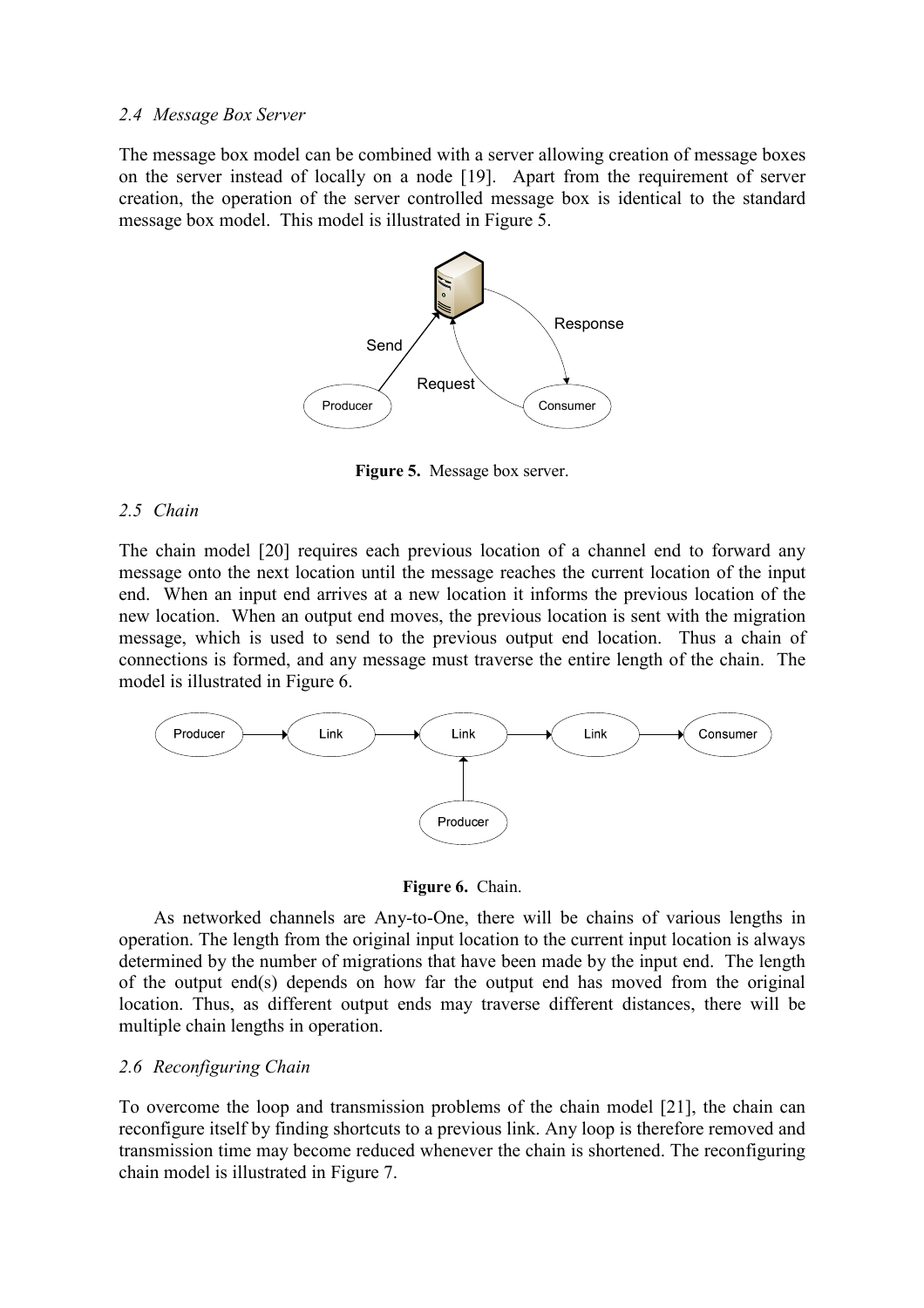

**Figure 7.** Reconfiguring chain.

To achieve reconfiguration, a migrating channel end takes all previous location in the chain. On arrival, the locations are iterated through and reconnection is attempted to the oldest possible link in the chain. Loops are removed as a node can always shortcut to itself. Transmission time for messages can be reduced as the most direct route between two nodes is used instead of the total distance travelled by the mobile end.

## *2.7 Mobile IP*

Mobile IP [22] is used for physical device mobility within IP based networks. Connections are registered with a home agent responsible for forwarding messages onto the current location of the input end. When a connection migrates, it informs the home agent, which buffers messages until the new location is resolved. The new location address is generated by the foreign agent within the domain of the channel end's new location. The home agent forwards received messages to the foreign agent, which forwards messages to the channel end's new location. Whenever the mobile end moves, the foreign agent informs the home agent, and the same migration process occurs. This model is illustrated in Figure 8.



**Figure 8.** Mobile IP.

To enable mobility between network sub-domains, tunnelling is used to allow messages to be sent to the new foreign agent. Tunnelling can be reproduced in a mobile channel context by utilizing a chain of agents that forward messages to the respective channel end location or next agent. The difference between an agent chain and a normal chain is that the agent chain is a fixed architecture which only grows when contact with a new domain occurs. This creates a hybrid model of chaining, server and message box. The agents act as both gateways between domains and routers of messages.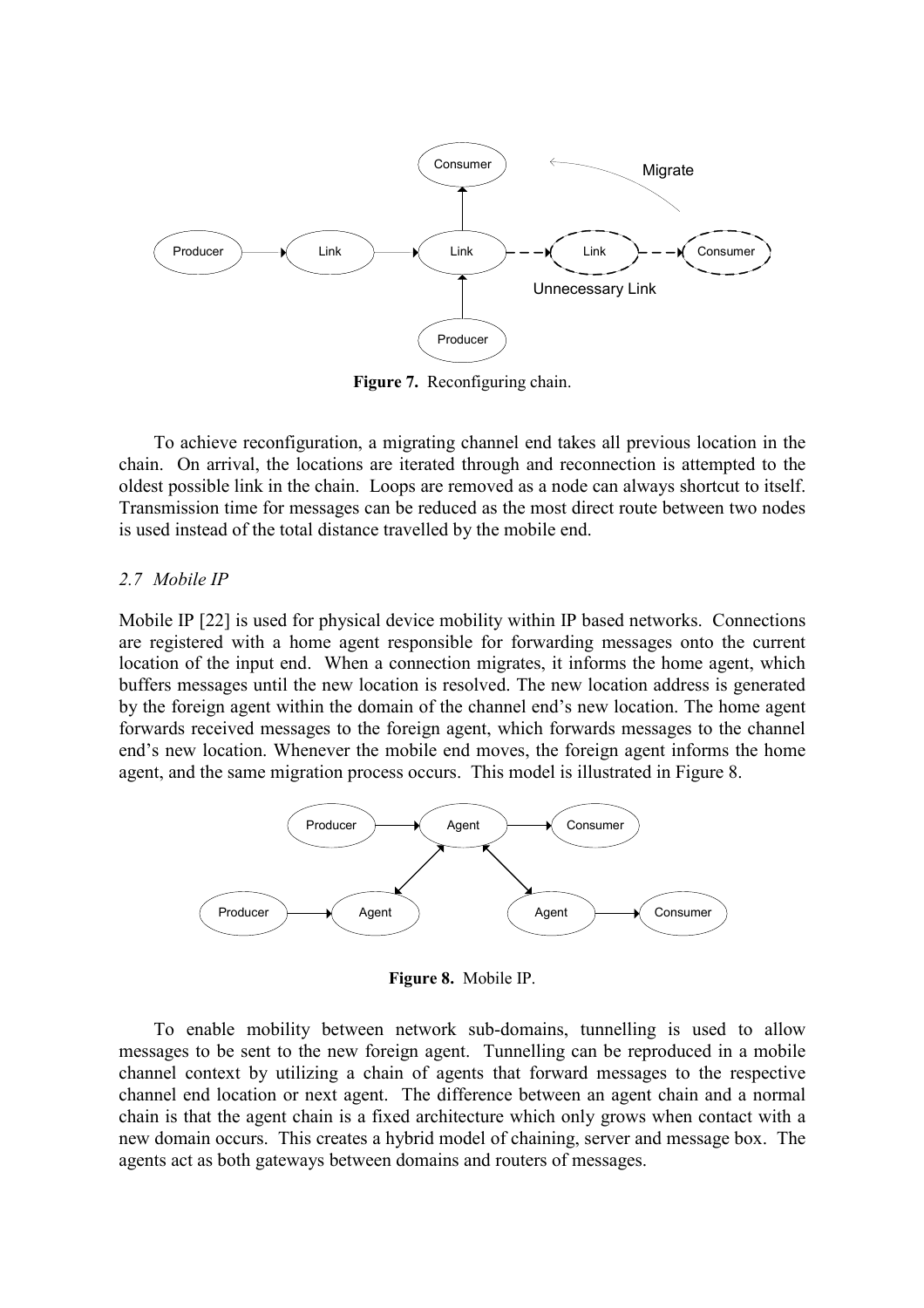## *2.8 Advantages and Disadvantages*

Each of these models has certain advantages and disadvantage in comparison to the other models. These advantages and disadvantages are summarized in Table 2. These advantages and disadvantages are of interest as they highlight where some of the models are more suitable than others in certain application scenarios.

| <b>Model</b> | <b>Advantages</b>                            | <b>Disadvantages</b>                                              |  |
|--------------|----------------------------------------------|-------------------------------------------------------------------|--|
| One-to-One   | Direct connection; simple model              | No support for Any-to-One                                         |  |
|              |                                              | connections.                                                      |  |
| Name server  | Direct connection                            | Requires a name server.                                           |  |
| Message box  | All transmissions require only one<br>hop    | Requires origin node to host the<br>message box.                  |  |
| Message box  | All transmissions require only one.          | Requires a server to host the                                     |  |
| server       | hop                                          | message box; server<br>may                                        |  |
|              |                                              | become overloaded.                                                |  |
| Chain        | Channel ends can travel freely               | Requires all previous nodes to<br>support the chain; transmission |  |
|              |                                              | increases with<br>time<br>each                                    |  |
|              |                                              | migration; single node failure                                    |  |
|              |                                              | can break multiple chains; loops<br>may exist in the chain.       |  |
|              | Reconfiguring Channel ends can travel freely | Reconfiguring the chain takes                                     |  |
| chain        |                                              | some of the chain<br>time;                                        |  |
|              |                                              | disadvantages may still exist.                                    |  |
| Mobile IP    | Channel ends can travel freely               | Requires a backbone of agents to                                  |  |
|              |                                              | support mobility; loops may                                       |  |
|              |                                              | exist.                                                            |  |

**Table 2.** Advantages and disadvantages of mobility models.

# **3. Analysis of Connection Mobility Models**

For analysis of the different models, a restricted addressing layout of standard TCP/IP based communication networks is used. A network domain may consist of several subdomains, which in turn consist of sub-domains, etc. At the root of the domain tree is the global domain. Each node in the tree can be allocated an identifier to represent the domain in the hierarchy that it belongs to. Messages are sent between members of domains. Figure 9 presents an example domain tree. This layout is not a representation of physical network layout, but rather the logical domain addressing mechanism in place.

Each node in the tree has an identifier based on its domain branch. For example, leaf E has identifier G.A.C.E. A simplistic viewpoint of connectivity is taken in that members of a sub-domain may connect to members of the same sub-domain and members of parent domains. Thus, any leaf in the tree can connect to any domain further up its branch until the global domain root node is reached. For example, a member of G.A.C.E. can connect to a member of G.A.C., G.A., and G. This form of connectivity will be called addressability, implying that members of the node can address members in a given domain unambiguously.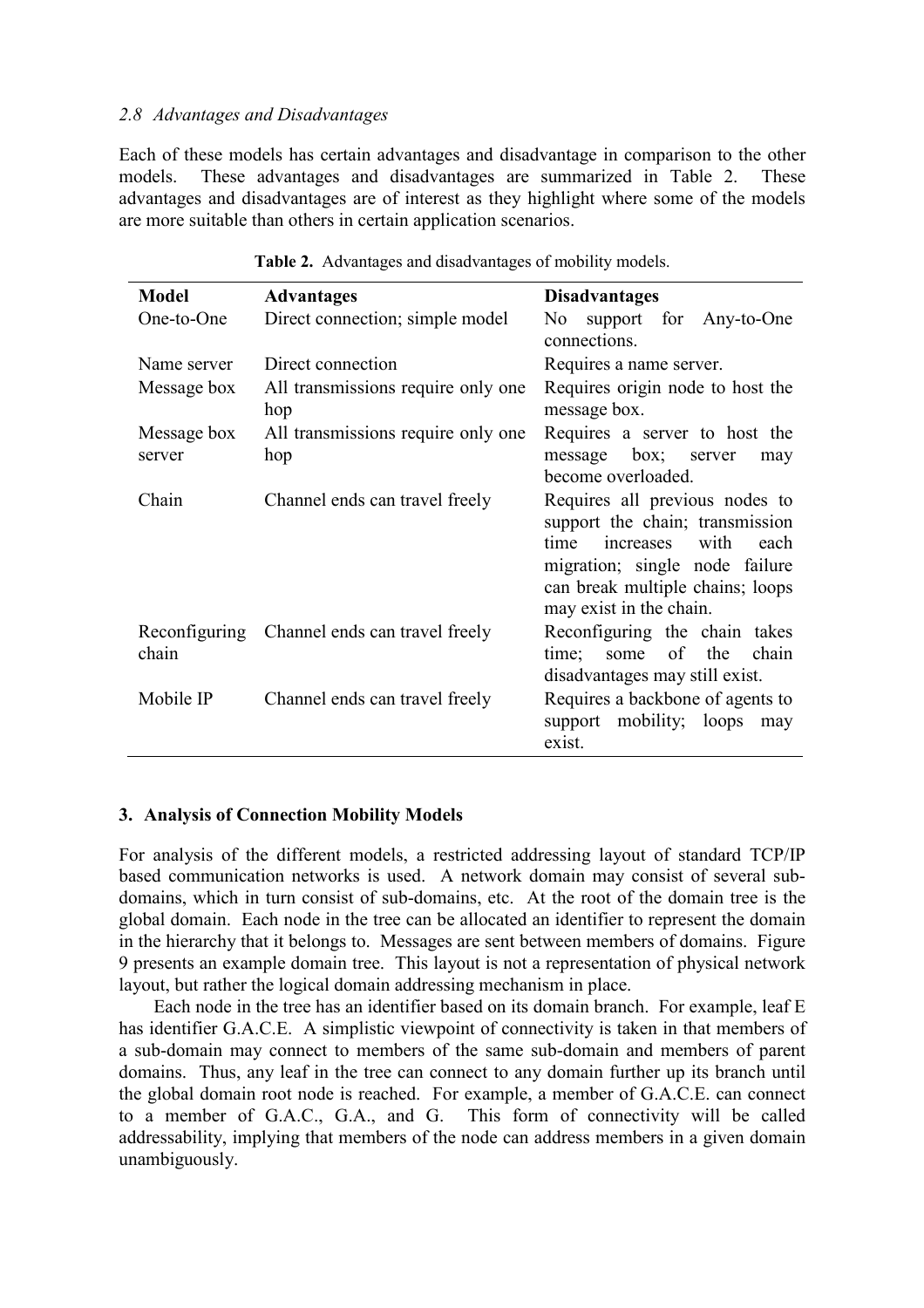

**Figure 9.** Domain tree.

This view of addressability is taken to represent the fact that members of a given subdomain may be given addresses which are also used in another sub-domain. For example, domain G.A.C.E. may provide members with IP addresses in the standard local domain form 192.168.x.x. Domain G.A.C.F. may also use the local domain addressing mechanism. Thus, a member of G.A.C.E. may have an IP address 192.168.1.1, and so might a member of G.A.C.F. The domain tree structure ensures that this is not a problem.

As a sub-domain may address its parent domain, then it becomes obvious that a member of a parent domain may be connected to a member of a sub-domain. However, this connection must be initiated by the member of the sub-domain; connectivity is allowed down the domain tree but not addressability. For the purposes of discussion, messages can travel up or down the tree but not both in a single operation. A message travelling up or down must be received by a domain member before being sent in the other direction. This is normally handled by routers within normal network architectures but, as mobile channels are logical connections, an equivalent logical router is needed to redirect the message.

The analysis presented represents input channel end mobility, as this is the most complicated to achieve. For an input channel to be migrated, the architecture of the described model usually requires reconfiguration to ensure that messages are still received at the new input end location. For an output end, the majority of models permit the address or some other representation of the input end to be sent and a new output end to be created, effectively copying the output end at a new location. This is due to the Any-to-One architecture of a networked channel, where multiple output ends can connect to a single input end. Adding a new output end is trivial, and output end mobility involves adding a new output end and destroying the old one.

To aid in analysis, a number of values are defined. These are standard message types used in the underlying protocol to support CPA networking [15]:

- *proto* a protocol message without any data. Acknowledgement messages are also considered protocol messages. As these messages should be of fixed size, communication time is constant.
- *addr* the size of a channel location structure. These structures are used to permit the output end of a channel to connect to an input end. *addr* may vary based on implementation, thought communication time is considered constant.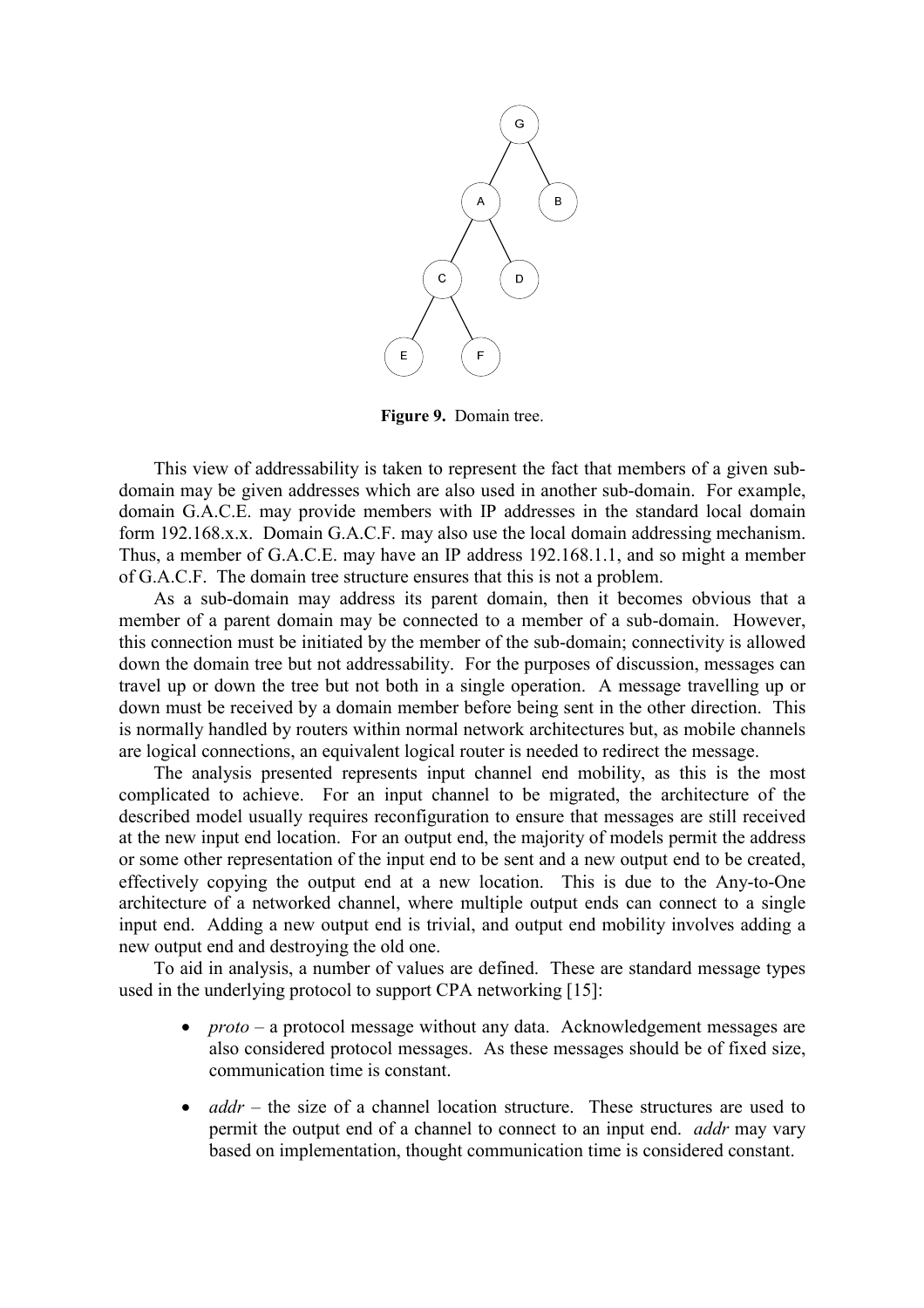• *msg* – a data message sent from one domain member to another. The size of *msg* is variable, and therefore communication time depends on message size.

To represent mobility,  $M_n$  is used, where n is the number of movement operations that have occurred since initial channel creation –  $M_0$  representing a channel end that has not migrated.

Four properties of these models are investigated. These are *transmission time*, *reconfiguration time*, *reachability* and *robustness*.

## *3.1 Transmission Time*

Transmission time is the time taken for a sent data message to arrive at its destination. This is an important Quality of Service (QoS) property in any distributed application, and is therefore an important value to analyse. The time taken to transfer a message of a particular type is expressed by the function t and is based on the amount of data sent. For the purposes of discussion a single communication between two domain members (even members in different domains in a branch), t is not affected by the actual distance up or down the domain tree travelled. A summary of these values is presented in Table 3. For simplicity, we assume that the transmission time for a message is independent of other messages being sent.

In all cases, a data message requires a subsequent acknowledgement, hence the *msg* and *proto* definitions within these equations.

| <b>Model</b>  | <b>Transmission Time</b>                                                                            | <b>Description</b>                                                                        |
|---------------|-----------------------------------------------------------------------------------------------------|-------------------------------------------------------------------------------------------|
| One-to-One    | $M_n = t_{msg} + t_{proto}$                                                                         | Connections are always direct.                                                            |
| Name          | $M_n = t_{msg} + t_{proto}$                                                                         | Connections are normally direct,                                                          |
| Server        | $[ + t_{\text{msg}} + t_{\text{proto}} ]$                                                           | although a connection may move<br>thus requiring a resend.                                |
| Message Box   | $M_0 = t_{\text{msg}} + t_{\text{proto}}$                                                           | First transmission is always direct.                                                      |
|               | $M_n = 2 \cdot t_{msg} + t_{addr} + t_{proto}$                                                      | Subsequent messages<br>require<br>sending to message box and request<br>from message box. |
| Message Box   | $M_n = 2 \cdot t_{\text{msg}} + t_{\text{addr}} + t_{\text{proto}}$                                 | As message box, although all sends                                                        |
| Server        |                                                                                                     | are through the server.                                                                   |
| Chain         | $M_0 = t_{\text{msg}} + t_{\text{proto}}$                                                           | All messages travel the length of the                                                     |
|               | $M_n = n \cdot t_{msg} + n \cdot t_{proto}$                                                         | chain.                                                                                    |
| Reconfiguring | $M_0 = t_{\text{msg}} + t_{\text{proto}}$                                                           | With no reconfiguration messages                                                          |
| Chain         | $t_{\text{msg}} + t_{\text{proto}} \leq M_n \leq n \cdot t_{\text{msg}} + n \cdot t_{\text{proto}}$ | travel the entire length of the chain.                                                    |
|               |                                                                                                     | If reconfigured, there is<br>the<br>possibility of direct connections.                    |
| Mobile IP     | $M_n = (up + down) \cdot t_{msg} +$                                                                 | Messages travel through the domain                                                        |
|               | $(up + down) \cdot t_{proto}$                                                                       | agents up and down the domain tree.                                                       |

**Table 3.** Transmission time.

#### *3.2 Reconfiguration Time*

Reconfiguration time is the time taken to reconfigure the communication architecture to permit the new communication path created by the migration of a channel. The time to reconfigure the architecture is another important QoS consideration and will affect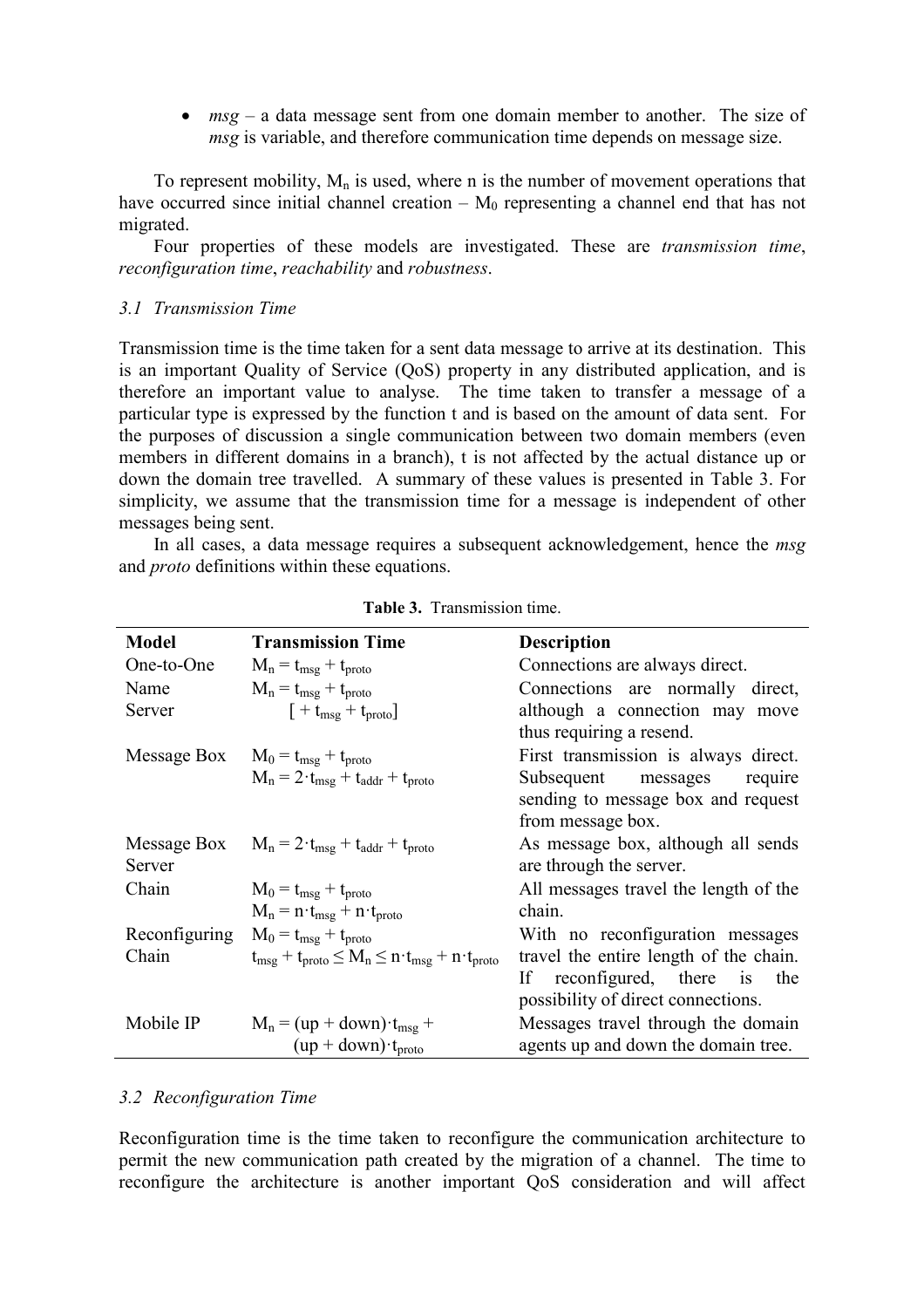transmission time.

Reconfiguration complexity is represented by the parameter r that takes three values: *easy* for an architecture requiring little reconfiguration; *mod* for an architecture that requires some extra functionality and link creation; and *hard* for an architecture that requires a great deal of extra functionality and link creation to permit channel mobility. The time represented by r will generally be small in comparison to the time taken to transfer messages between nodes to allow reconfiguration.

Transfer time is taken into consideration for message transfer and acknowledgement. Channel transfer time for all models is either a protocol message or an address message, except for the reconfiguring chain which takes all previous addresses with it. Table 4 summarises.

| <b>Model</b>         | <b>Reconfiguration Time</b>                                                                               | <b>Description</b>                                                           |
|----------------------|-----------------------------------------------------------------------------------------------------------|------------------------------------------------------------------------------|
| One-to-One           | $M_n = r_{easy} + 2 \cdot t_{addr} + 2 \cdot t_{proto}$<br>$[+t_{\rm{msg}}]$                              | The<br>sent<br>mobile<br>channel<br>structure consists of an <i>addr</i> and |
|                      |                                                                                                           | acknowledgement,<br>this<br>and                                              |
|                      |                                                                                                           | must also be sent to<br>the                                                  |
|                      |                                                                                                           | companion channel end.<br>A                                                  |
|                      |                                                                                                           | waiting message may also be                                                  |
|                      |                                                                                                           | sent with the channel.                                                       |
| Name                 | $M_n = r_{easy} + 6 \cdot t_{proto} + 2 \cdot t_{addr}$                                                   | The input end must send the                                                  |
| Server               |                                                                                                           | address to the<br>new<br>server                                              |
|                      |                                                                                                           | (ack'ed) and the client requests                                             |
|                      |                                                                                                           | and receives this<br>address                                                 |
|                      |                                                                                                           | $(\text{ack} \text{'ed})$ .                                                  |
| Message Box          | $M_n = r_{easy} + t_{addr} + t_{proto}$                                                                   | Reconfiguration<br><i>is</i><br>simply<br>sending the address to the new     |
|                      |                                                                                                           | location with an acknowledged                                                |
|                      |                                                                                                           | message.                                                                     |
| Message Box          | $M_n = r_{easy} + t_{addr} + t_{proto}$                                                                   | As message box.                                                              |
| Server               |                                                                                                           |                                                                              |
| Chain                | $M_n = r_{easy} + 2 \cdot t_{addr}$                                                                       | The channel send contains the                                                |
|                      |                                                                                                           | address and is acknowledged                                                  |
|                      |                                                                                                           | with the new address.                                                        |
| <b>Reconfiguring</b> | $r_{\text{easy}} + 2 \cdot t_{\text{addr}} \leq M_n \leq r_{\text{hard}} + (n - 1) \cdot t_{\text{addr}}$ | Worst case the channel end                                                   |
| Chain                |                                                                                                           | contains all previous addresses                                              |
|                      |                                                                                                           | and must contact each to try and                                             |
|                      |                                                                                                           | reconfigure. Best case is as                                                 |
|                      |                                                                                                           | chain.                                                                       |
| Mobile IP            | $M_n = r_{mod} + 2 \cdot (up + down) \cdot 2 \cdot t_{addr}$                                              | The channel send contains two<br>addresses (channel address and              |
|                      | $+ (up + down) \cdot t_{proto}$                                                                           | old address) and requires the                                                |
|                      |                                                                                                           | new location to be sent back                                                 |
|                      |                                                                                                           | which contains two addresses.                                                |
|                      |                                                                                                           | then<br>The<br>send<br>must<br>be                                            |
|                      |                                                                                                           | acknowledged.                                                                |
|                      |                                                                                                           |                                                                              |

**Table 4.** Reconfiguration time.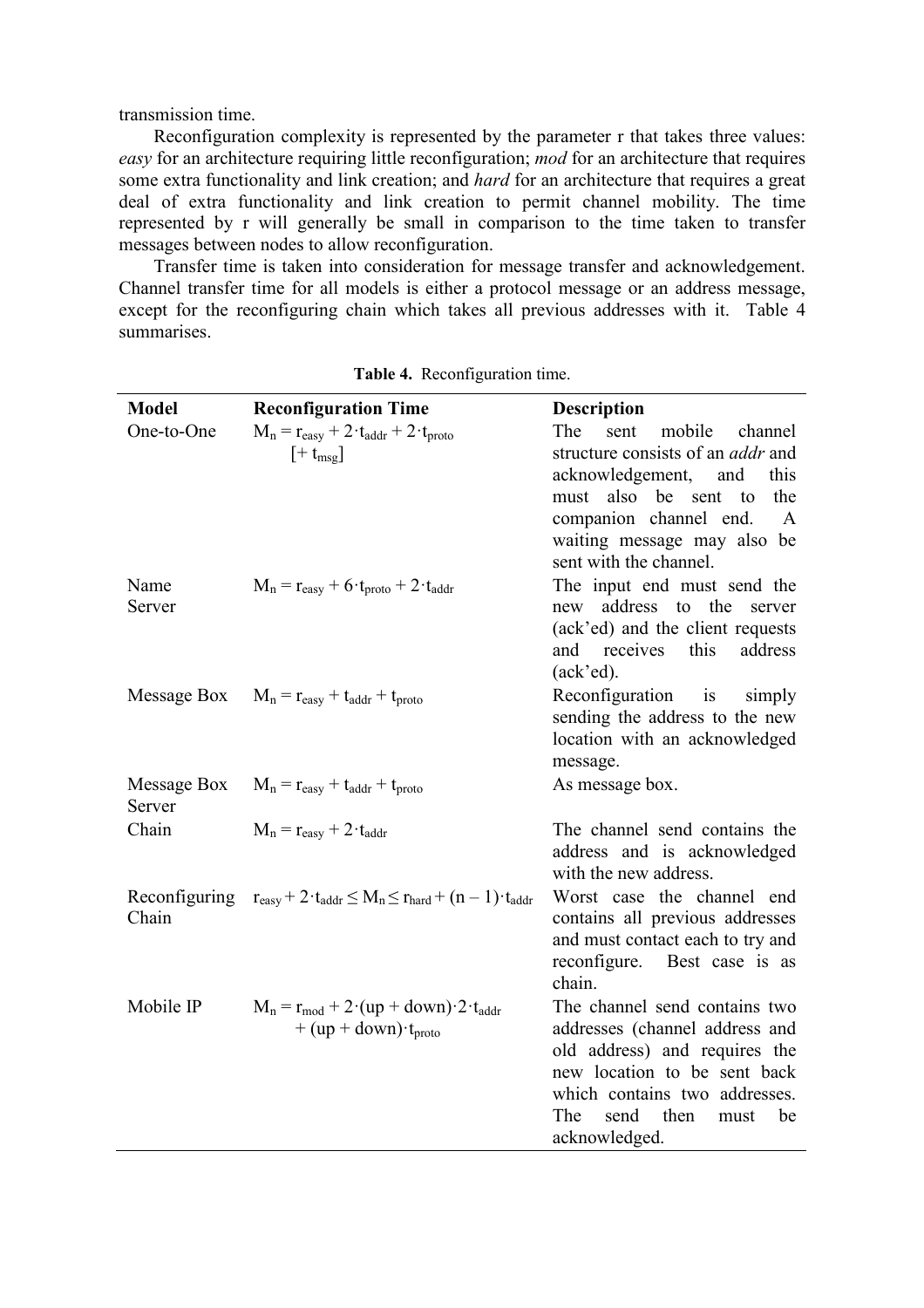# *3.3 Reachability*

Reachability is the set of domains where a channel input end can be hosted and a channel output end still successfully communicate to the input end within the defined model. This value is of interest as in theory we wish to send a channel end anywhere within a network and still provide connectivity between the input and output end. The problem lies in the domain architecture presented in Figure 9. For an output end to successfully connect to the input end, addressability must be possible. As addressability is only possible up a branch of the domain tree, supporting architecture is normally required to support full connectivity across the entire domain tree. To discuss reachability, three sets of domains are defined:

- *SUB\_TREE* the domain in which the input end of the channel is located, and all the sub-domains of this domain
- *BRANCH* the set of domains within the same branch as the input end, implying both up and down traversal of the domain tree
- $GLOBAL$  the set of all domains

As it is possible for a node within a domain to connect up the tree, any model that allows such a connection is deemed to permit an output channel end that has migrated using an existing connection to be connected to an input channel end down the tree via the existing connection, although not the One-to-One model as shall be highlighted. Table 5 summarises reachability for the given models.

| <b>Model</b>           | Reachability                        | <b>Description</b>                                                                                                                                                                                                            |
|------------------------|-------------------------------------|-------------------------------------------------------------------------------------------------------------------------------------------------------------------------------------------------------------------------------|
| One-to-One             | <b>BRANCH</b> (first)<br>SUB TREE O | The first interaction is always between<br>domain members.<br>connected<br>Further                                                                                                                                            |
|                        | <b>BRANCH</b> (subsequent)          | migrations can only occur within the<br>domain of the input end.                                                                                                                                                              |
| Name                   | SUB TREE O                          | Although the server is SUB TREE                                                                                                                                                                                               |
| Server                 | <b>BRANCH</b>                       | reachable, the input end must be reachable<br>from the output end also. If the input end<br>migrates to a separate branch, the output<br>end cannot reach the input end, so reach is<br>restricted to a branch of the domain. |
| Message Box            | <b>SUB TREE</b><br><b>BRANCH</b>    | The host of the message box can be told to<br>connect up the tree to the new input<br>location, and thus reachability is the union<br>of SUB TREE and BRANCH.                                                                 |
| Message Box<br>Server  | <b>SUB TREE</b>                     | As the server is a dedicated it would<br>normally be connected to by the output and<br>input end, and due to addressability gives<br>reachability of SUB TREE.                                                                |
| Chain                  | <b>GLOBAL</b>                       | The chain can stretch anywhere providing<br>GLOBAL reachability.                                                                                                                                                              |
| Reconfiguring<br>Chain | <b>GLOBAL</b>                       | As chain.                                                                                                                                                                                                                     |
| Mobile IP              | <b>GLOBAL</b>                       | The chain of agents can stretch through all<br>domains, providing GLOBAL reachability.                                                                                                                                        |

| Table 5. Reachability. |  |
|------------------------|--|
|------------------------|--|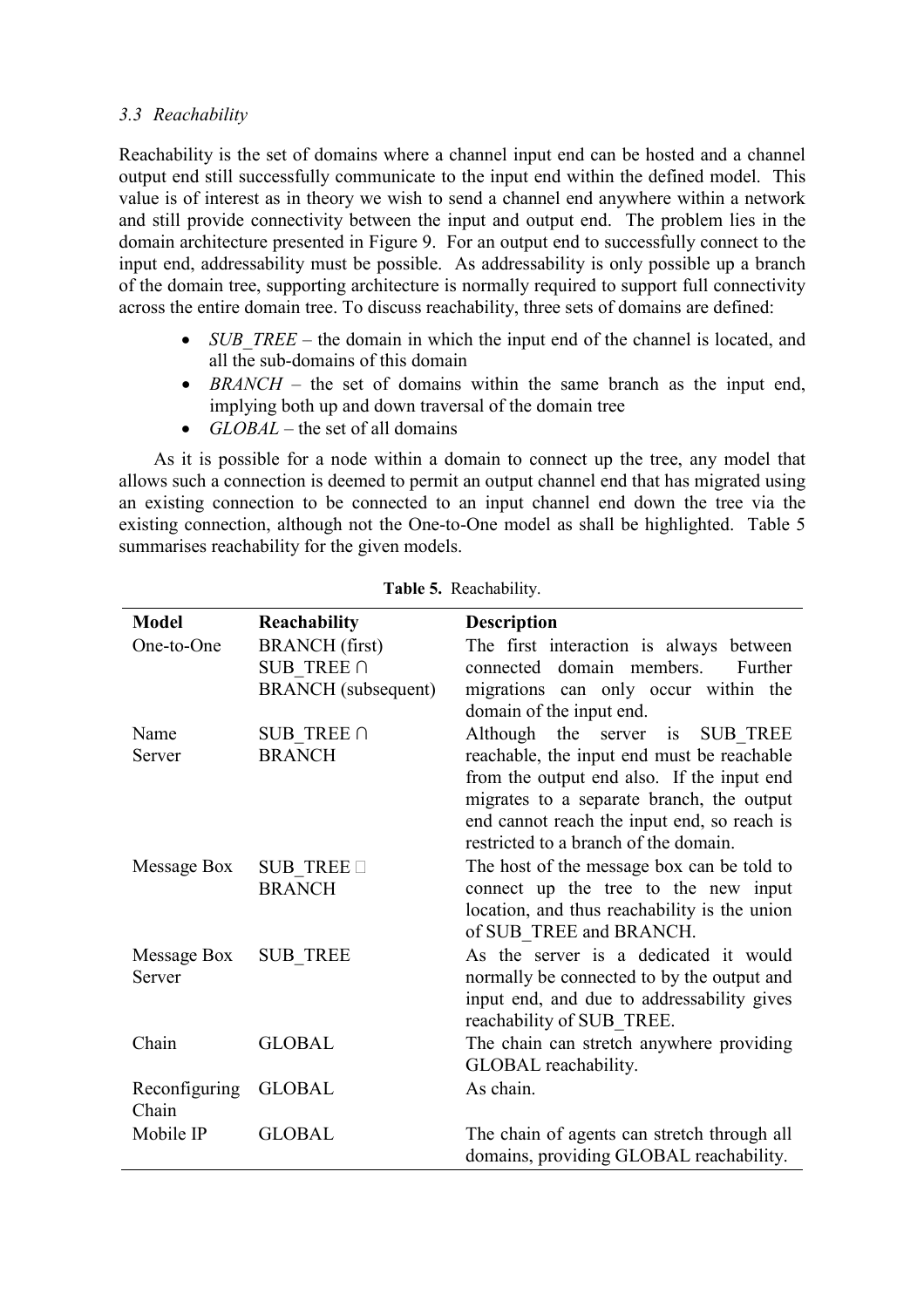## *3.4 Robustness*

The robustness of the model defines how strong the individual connections are between the input end and the output end of a channel. Robustness is defined by the reliance on external elements. A server (e.g. the message box model) is a stronger element than a normal networked node in the application due to the server being dedicated to supporting the network. Robustness is another key QoS property as if the connections between input and output ends are unreliable there is more chance that an application will fail.

For robustness there are three values to consider:

- *conn* a connection between two nodes
- *node* a normal node in the network
- *server* a server node in the network

The robustness of the model depends on how many of these individual elements are required to support channel mobility. The fewer elements required by the model, the stronger the model. Table 6 summarises the robustness of the various models.

| <b>Model</b>  | <b>Robustness</b>                          | <b>Description</b>                         |
|---------------|--------------------------------------------|--------------------------------------------|
| One-to-One    | $M_n = \text{conn}$                        | There is only the connection between       |
|               |                                            | the input and output end.                  |
| Name          | $M_n = \text{conn}$                        | The connection between the sender and      |
| Server        |                                            | receiver is always direct. A name server   |
|               |                                            | is required, but does not affect the       |
|               |                                            | robustness of the individual connection.   |
| Message Box   | $M_0 = \text{conn}$                        | Initially, the model permits direct        |
|               | $M_n$ = node + 2·conn                      | connection from sender to receiver.        |
|               |                                            | Then, connections from the individual      |
|               |                                            | ends to the message box are required.      |
| Message Box   | $M_n$ = server + 2·conn                    | As message box, although a server is       |
| Server        |                                            | considered more robust than a hosting      |
|               |                                            | node. There is also no initial direct      |
|               |                                            | connection.                                |
| Chain         | $M_0 = \text{conn}$                        | Initially the chain is directly connected. |
|               | $M_n = n \cdot (node + conn)$              | All subsequent migrations require the      |
|               |                                            | previous nodes to stay operational to      |
|               |                                            | provide connectivity.                      |
| Reconfiguring | $M_0 = \text{conn}$                        | The reconfiguring chain may be as          |
| Chain         | $conn \leq M_n \leq n \cdot (node + conn)$ | weak as the normal chain in many           |
|               |                                            | regards, although a reconfiguration may    |
|               |                                            | result in a direct connection.             |
| Mobile IP     | $M_0 = \text{conn}$                        | Although a chain of agents is required     |
|               | $M_n = (up+down)\cdot (conn+server)$       | for connectivity, these are considered     |
|               |                                            | dedicated entities in the architecture and |
|               |                                            | thus provide moderate robustness to the    |
|               |                                            | connection backbone. Initially, the        |
|               |                                            | model provides a direct connection.        |

#### **Table 6.** Robustness.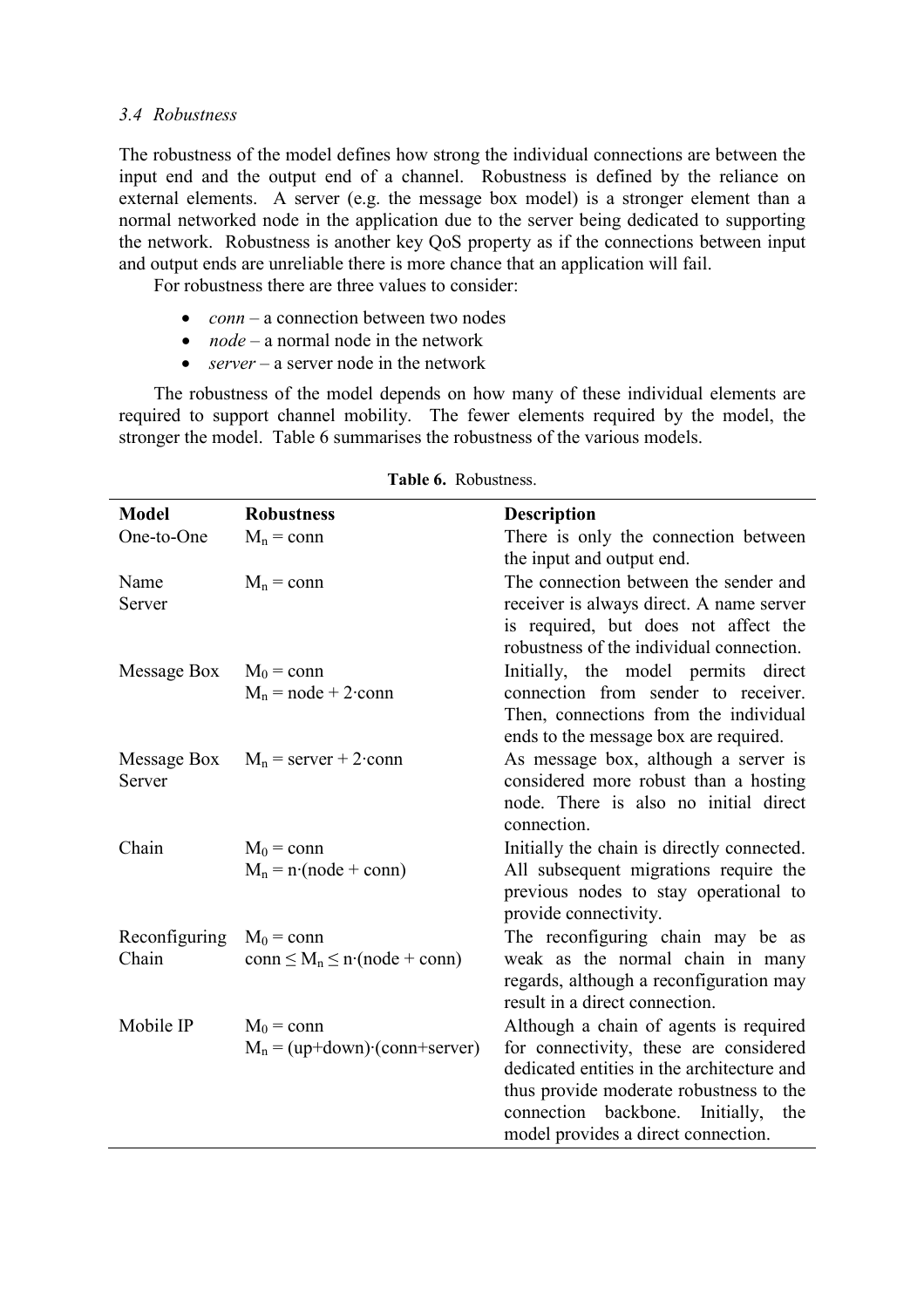## *3.5 Summary*

Table 7 summarises the different mobile channel models by placing them in order from best to worst under the respective property headings.

Taking these attributes together we can come to some firm categorisations of each of the models. These are not specific to certain hardware configurations, but are about the attributes that an application scenario might have as key considerations.

- *Best (if Any-to-One is not required)* the One-to-One networked channel model provides the best transmission and reconfiguration times, as well as the strongest connectivity model. This comes at the cost of having restricted channel architectures, and this can especially be problematic for applications requiring a server type solution where multiple clients connect to a single server. Reachability is also poor.
- *Cluster*  the name server model provides good transmission time, reconfiguration time and robustness. Reachability is poor, but a cluster is in a centralised domain. If no Any-to-One connections are required, then the Oneto-One model provides a better solution.
- *Global connectivity* only three models provide global migration of channels but still allow connectivity between input and output channel ends. Of these, the two chain models are not strong and have high transmission times. Therefore, if global connectivity is required, the Mobile IP model is best. This comes at a cost of having a backbone of agents to handle routing and reconfiguration.

| <b>Transmission Time</b> | Reconfiguration<br><b>Time</b> | Reachability           | <b>Robustness</b>      |
|--------------------------|--------------------------------|------------------------|------------------------|
| $One-to-One$             | One-to-One                     | Chain                  | $One-to-One$           |
| Name server              | Message box<br>server          | Reconfiguring<br>chain | Message box<br>server  |
| Message box              | Message box                    | Mobile IP              | Name server            |
| Message box<br>server    | Chain                          | Message box            | Mobile IP              |
| Reconfiguring chain      | Name<br>server                 | Message box<br>server  | Message box            |
| Mobile IP                | Mobile IP                      | One-to-One             | Reconfiguring<br>chain |
| Chain                    | Reconfiguring<br>chain         | Name<br>server         | Chain                  |

**Table 7.** Summary of mobile channel models

So it can be seen that there is no one model which ideally suits all scenarios. As part of this work is to implement messages within the underlying network protocol to allow channel mobility between diverse frameworks, this becomes a problem as different frameworks generally have different application scenarios in mind. Further investigation into the protocol messages required is provided in the following section.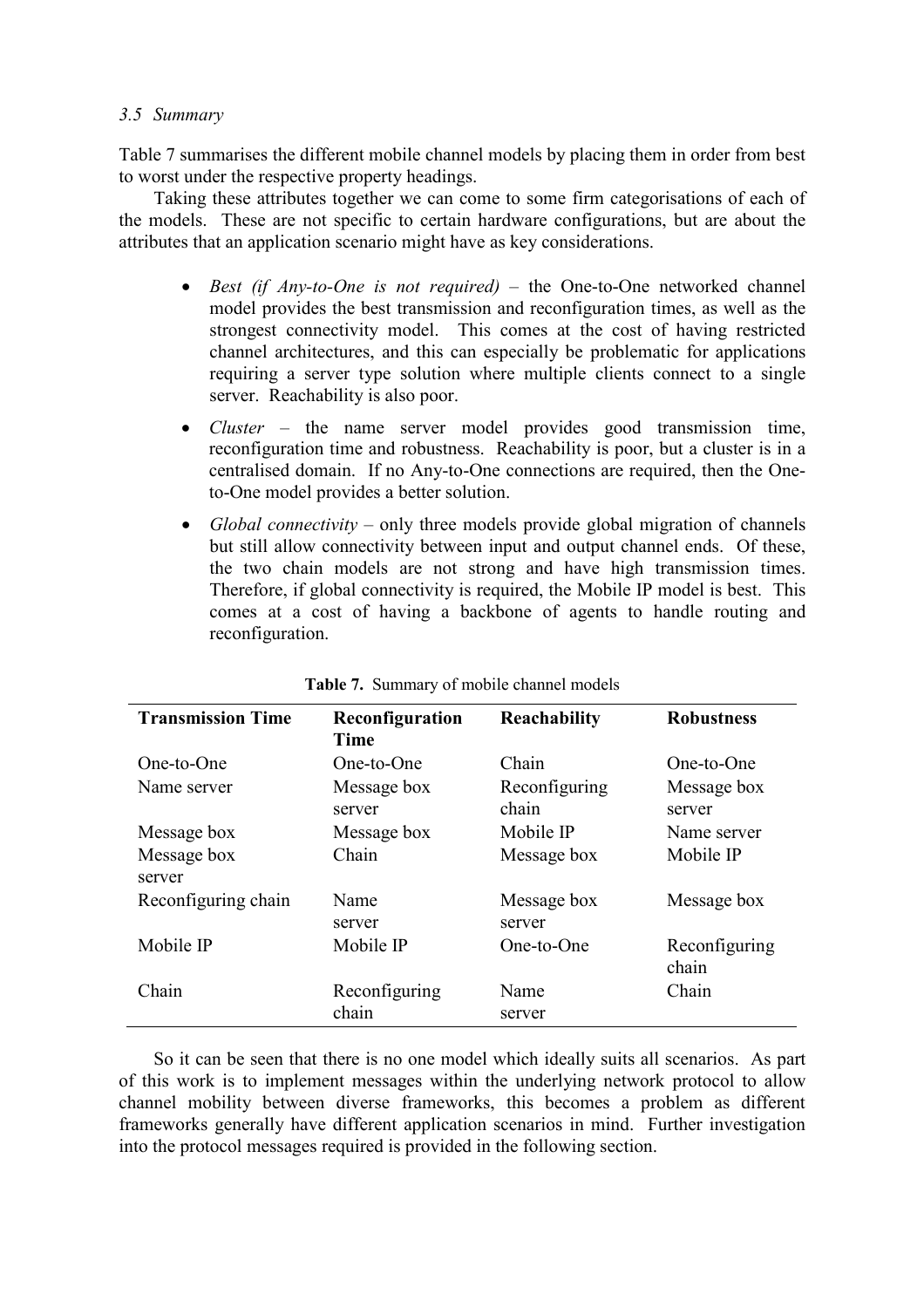# **4. Protocol Integration**

In this section only a brief discussion is presented, and a full discussion into the individual states and protocol messages required to support the various models is provided elsewhere [15].

In general, there are two important operations that must be supported by the protocol. The first is the migration of an input channel end (MIGRATE\_INPUT), and the second is the migration of an output channel end (MIGRATE\_OUTPUT). This provides the two most fundamental message types for each model. Subsequent to these two messages, there is a requirement for informing another entity of the arrival at a new location of a channel end, usually in the form of the address of the new channel location. This is based on the type of model being used. Beyond these most primitive message types, each model requires its own set of messages to support the reconfiguration of the underlying network architecture to support the migration of a channel end. Table 8 summarises the required protocol messages.

# *4.1 Summary*

An analysis of the required protocol messages shows a number of commonalities between the separate models, which are in fact the three basic messages defined in at the beginning of this section. These three messages (*MIGRATE\_IPUT*, *MIGRATE\_OUTPUT* and *MOVED*) are common in the majority of models, and are the only messages in four of the models. Although adding these messages to the underlying network protocol may allow the usage of the separate models transparently, further work is required to discover if these models can all be supported within the protocol. Some of the messages require extra information within them to support the level of functionality, and the different states and underlying architectures may cause a problem. Therefore further examination within these areas is required.

# **5. Future Work**

More analysis work in this area is required. The goal of this work is to provide an initial examination of these models in regards to suitability of supporting channel end mobility. From these attributes, scenarios can be developed that can be examined further within the context of the models presented.

Initially, simulation of each of the individual models in a suitable simulation environment is required. There are a number of network simulation tools available, and implementing each of these models within a simulator can help determine if any further messages or channel states are required to support the mobile channel architecture. The usage of a network simulator to generally simulate the underlying network protocol and architecture would also be advantageous, although some verification work has already been undertaken on JCSP Networking [15].

The individual models have yet to be implemented to examine the practical usage of each in real situations. This is one piece of work that must be carried out to determine whether or not the models are individually capable and suitable of supporting channel end mobility in a manner that is transparent to the user. The implementations can then have actual QoS properties measured and compared against the anticipated values. Actual required states and protocol messages can also be determined. Furthermore, suitable application models can be tested for suitability within each model.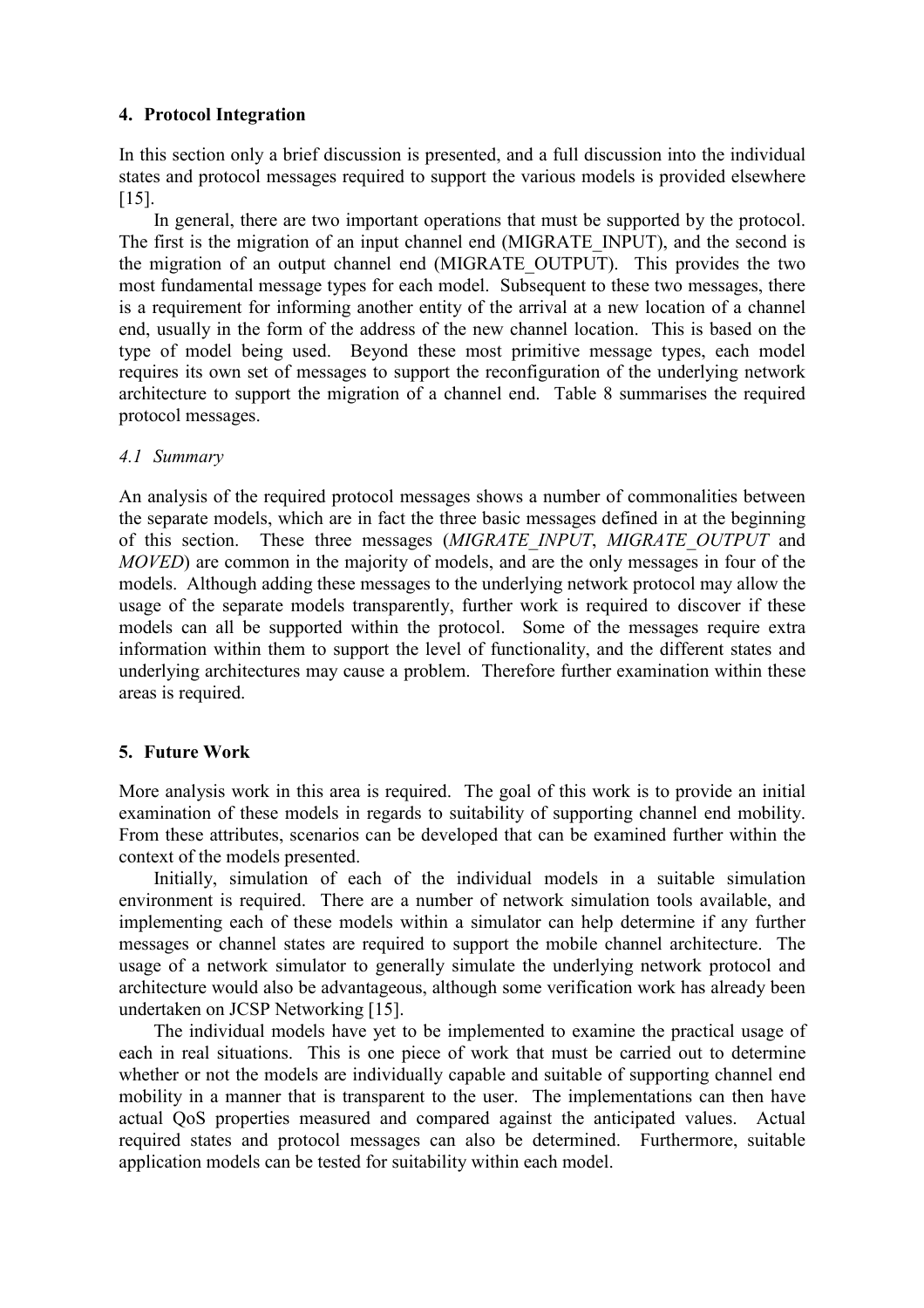**Table 8.** Protocol messages.

| <b>Protocol Message</b> | Description                                                                                                                                                                                                                                                                                  | <b>Models</b>                             |
|-------------------------|----------------------------------------------------------------------------------------------------------------------------------------------------------------------------------------------------------------------------------------------------------------------------------------------|-------------------------------------------|
| MIGRATE INPUT           | Sent from the current hosting node of an<br>input channel end to the new host node<br>when an input channel end is migrated.<br>Essentially a SEND of the input channel<br>end.                                                                                                              | All                                       |
| MIGRATE OUTPUT          | As MIGRATE INPUT but for an output<br>channel end.                                                                                                                                                                                                                                           | All                                       |
| MOVED(a)                | Sent to the companion channel end to<br>inform of a location change.                                                                                                                                                                                                                         | One-to-One                                |
| MOVED (b)               | Sent from the previous location of an<br>input end to inform that the output end<br>should resolve the new location of the<br>input end from the name server.                                                                                                                                | Name Server                               |
| MOVED (c)               | Sent from a node to a previous link to<br>inform of the new location of the input<br>channel end and that messages should be<br>forwarded to this location.<br>For the<br>Mobile IP model this message is sent<br>the<br>routing<br>between<br>agents<br>to<br>reconfigure the channel path. | Chain<br>Reconfiguring Chain<br>Mobile IP |
| <b>MOVING</b>           | Sent by the host of the input end to<br>inform the name server that the channel<br>end is about to move and that subsequent<br>address resolutions should be buffered.                                                                                                                       | Name Server                               |
| <b>ARRIVED</b>          | Sent by the receiver of an input end to<br>inform the server that the input end has a<br>new address and any pending resolutions<br>may complete.                                                                                                                                            | Name Server                               |
| <b>RESOLVE</b>          | Sent to the server to request the current<br>address of a given channel.                                                                                                                                                                                                                     | Name Server                               |
| <b>RESOLVE REPLY</b>    | Sent from the server as a response to the<br>address resolution message.                                                                                                                                                                                                                     | Name Server                               |
| <b>CHECK</b>            | Sent by the input end to check if any<br>messages are waiting in the message<br>This is required for guarded<br>box.<br>operations on the input channel.                                                                                                                                     | Message Box<br>Message Box Server         |
| <b>CHECK RESPONSE</b>   | Sent in reply to a <i>CHECK</i> request. The<br>response is immediate, although a later<br>response may occur when a message<br>appears in the message box.<br>The<br>message is dropped if the guarded<br>operation completed prior to this                                                 | Message Box<br>Message Box Server         |
| <b>REQUEST</b>          | Request the next available message in Message Box Server<br>the message box.                                                                                                                                                                                                                 |                                           |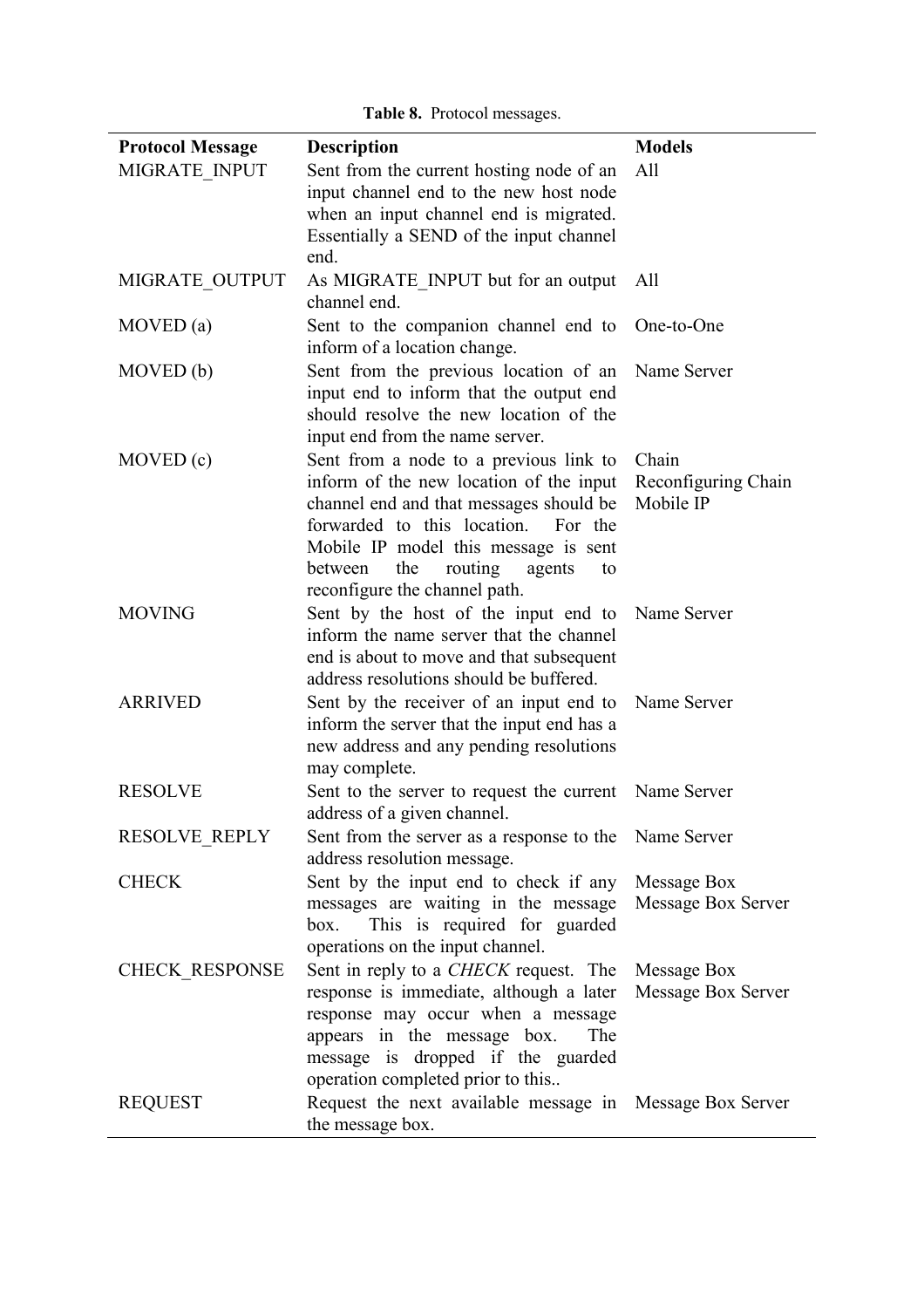Verification work is also required beyond the general simulation of the mobile channel models. Examining the models to ensure that they emit the behaviour that is expected, as well as examining the models for fundamental problems such as deadlock and livelock is important. More verification work on the new network protocol and architecture is also required to analyse behaviour.

Finally, work is still ongoing in regards to implementing the common protocol and a supporting architecture within the various CPA based distributed application frameworks. Work is ongoing with PyCSP[23] and the protocol is set to be implemented in Communicating Haskell Processes<sup>[24]</sup> and occam- $\pi$  in the future. Work on a reduced JCSP version for small devices is also underway.

#### **6. Conclusions**

In this paper, we have presented a number of models that have the possibility of supporting distributed channel mobility in CPA based frameworks. Each of these models show promise in supporting the required functionality, but when analysed against some critical attributes such as message transmission time and robustness, it has been discovered that not all are fit for application scenarios that may require reliability or a certain level of Quality of Service. However, a number of models do show potential for supporting particular application scenarios very well, in particular the name server approach for cluster computing work. This does highlight that pony [7] did use the correct model considering its application area. The problem lies in finding a model that supports as many application scenarios as possible, which may be difficult.

To further support channel mobility, it is likely that a set of models is required, supported transparently by the underlying protocol. An analysis of the required protocol messages has highlighted three messages that are generally required, and a number of models that can be supported by a small number of protocol messages. Potentially, this means that the protocol can have channel mobility built in, and the underlying application architecture can support mobility in the manner best fitting the application scenario. Further work is required to analyse this potential further.

#### **References**

- [1] K. Chalmers, J. Kerridge, and I. Romdhani, "A Critique of JCSP Networking," in *Communicating Process Architectures 2008*, P. H. Welch et al., Eds. Amsterdam, The Netherlands: IOS Press, 2008, pp. 271-291.
- [2] G. P. Picco, "Mobile Agents: An Introduction," *Microprocessors and Microsystems*, 25(2), pp. 65-74, 2001.
- [3] F. A. C. Polack, P. S. Andrews, and A. T. Sampson, "The Engineering of Concurrent Simulations of Complex Systems," in *2009 IEEE Congress on Evolutionary Computation*.: IEEE Press, 2009, pp. 217- 224.
- [4] M. Satyanarayanan, "Pervasive Computing: Vision and Challenges," *IEEE Personal Communications*, 8(4), pp. 10-17, 2001.
- [5] P. H. Welch and F. R. M. Barnes, "Communicating Mobile Processes Introducing occam-pi," in *Communicating Sequential Processes: The First 25 Years - Symposium on the Occasion of 25 Years of CSP*, A. E. Abdallah, C. B. Jones, and Sanders J. W., Eds. Berlin / Heidelberg, Germany: Springer, 2005, pp. 175-210.
- [6] K. Chalmers, J. Kerridge, and I. Romdhani, "Mobility in JCSP: New Mobile Channel and Mobile Process Models," in *Communicating Process Architectures 2007*, A. A. McEwan et al., Eds. Amsterdam, The Netherlands: IOS Press, 2007, pp. 163-182.
- [7] M. Schweigler and A. T. Sampson, "pony The occam-pi Network Environment," in *Communicating*